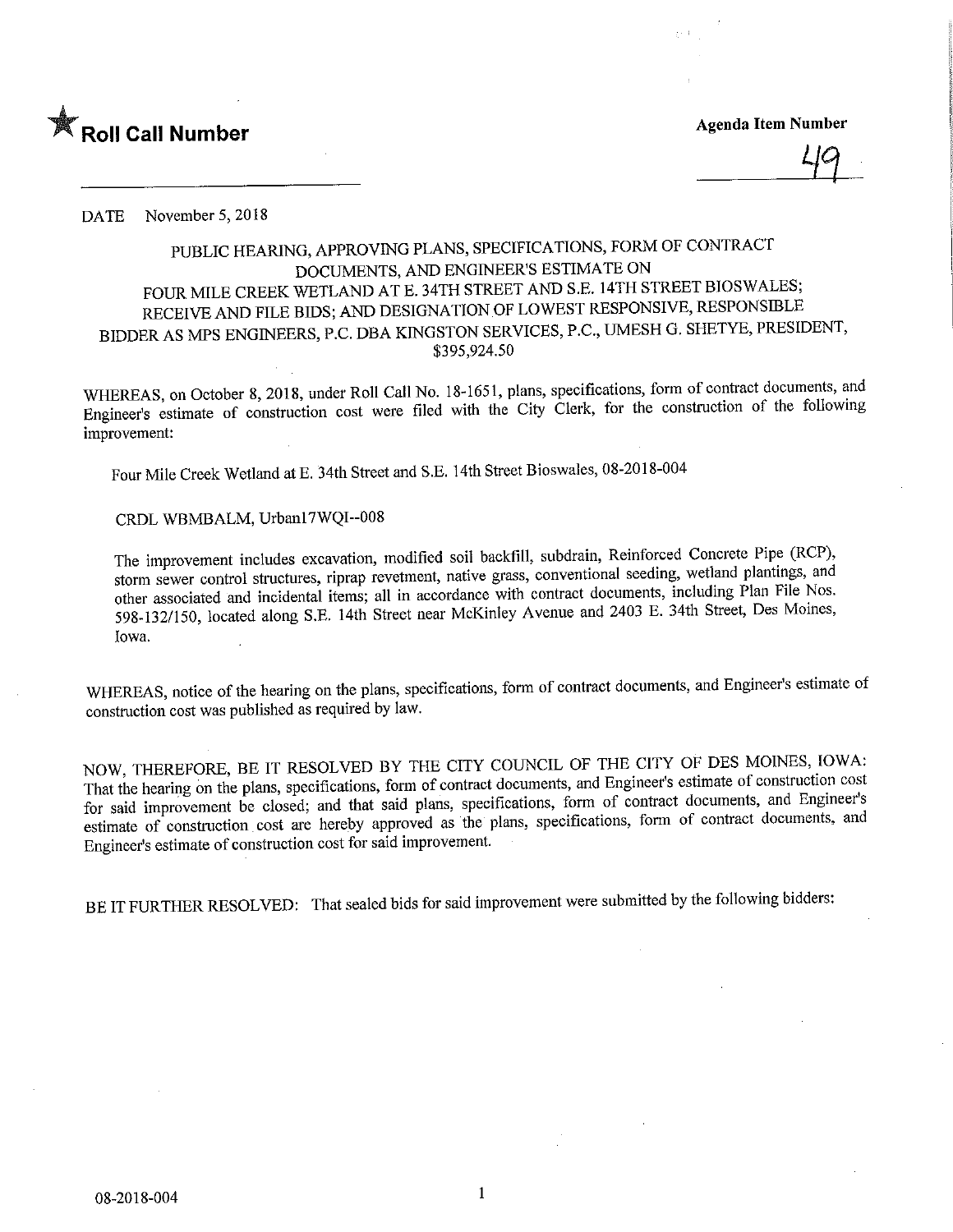## **Agenda Item Number Agenda Item Number** Agenda Item Number

DATE November 5, 2018

| MPS Engineers, P.C. dba Kingston<br>Services, P.C. | Des Moines, IA                                      |
|----------------------------------------------------|-----------------------------------------------------|
| J & K Contracting, LLC                             | Urbandale, IA                                       |
| OnTrack                                            | Nevada, IA                                          |
| <b>Elder Corporation</b>                           | Des Moines, IA                                      |
| Synergy Contracting, LLC                           | Bondurant, IA                                       |
| Rognes Corp.                                       | Ankeny, IA                                          |
| TK Concrete, Inc.                                  | Pella, IA<br>Bid not read – Proposal page 2 missing |

which were received and opened at a public meeting presided over by the  $\frac{20}{100}$  cm.  $\frac{20}{100}$  Cataber 22, 2018. Said bids and the  $\frac{1}{2}$ loor, City Hall, 400 Robert D. Ray Drive, Des Moines, Iowa at 11:00 a.m. on October 23, 2018. Said bids and the said bids and the said bids and the said bids and the said bids and the said bids and the said bids attached tabulation of bids for said improvement be and are hereby received and filed.

BE IT FURTHER RESOLVED: That the Des Moines City Engineer, as the Engineer, has determined that the lowest responsive, responsible bid for the construction of said improvement was submitted by MPS Engineers, P.C. dba esponsive, responsible bid for the construction of said improvement was submitted by  $\frac{1}{2}$   $\frac{1}{2}$   $\frac{1}{2}$   $\frac{1}{2}$   $\frac{1}{2}$   $\frac{1}{2}$   $\frac{1}{2}$   $\frac{1}{2}$   $\frac{1}{2}$   $\frac{1}{2}$   $\frac{1}{2}$   $\frac{1}{2}$   $\frac{1}{2}$   $\frac{1}{$ Kingston Services, P.C., Umesh G. Shetye, President, 1444 Illinois Street, Des Montes, I.S., 50314 in the amount of \$395,924.50, and said bid be and the same is hereby accepted.

BE IT FURTHER RESOLVED: That the bid security of the unsuccessful bidders be and is hereby authorized and directed to be returned in accordance with the Instructions to Bidders.

 $\overline{2}$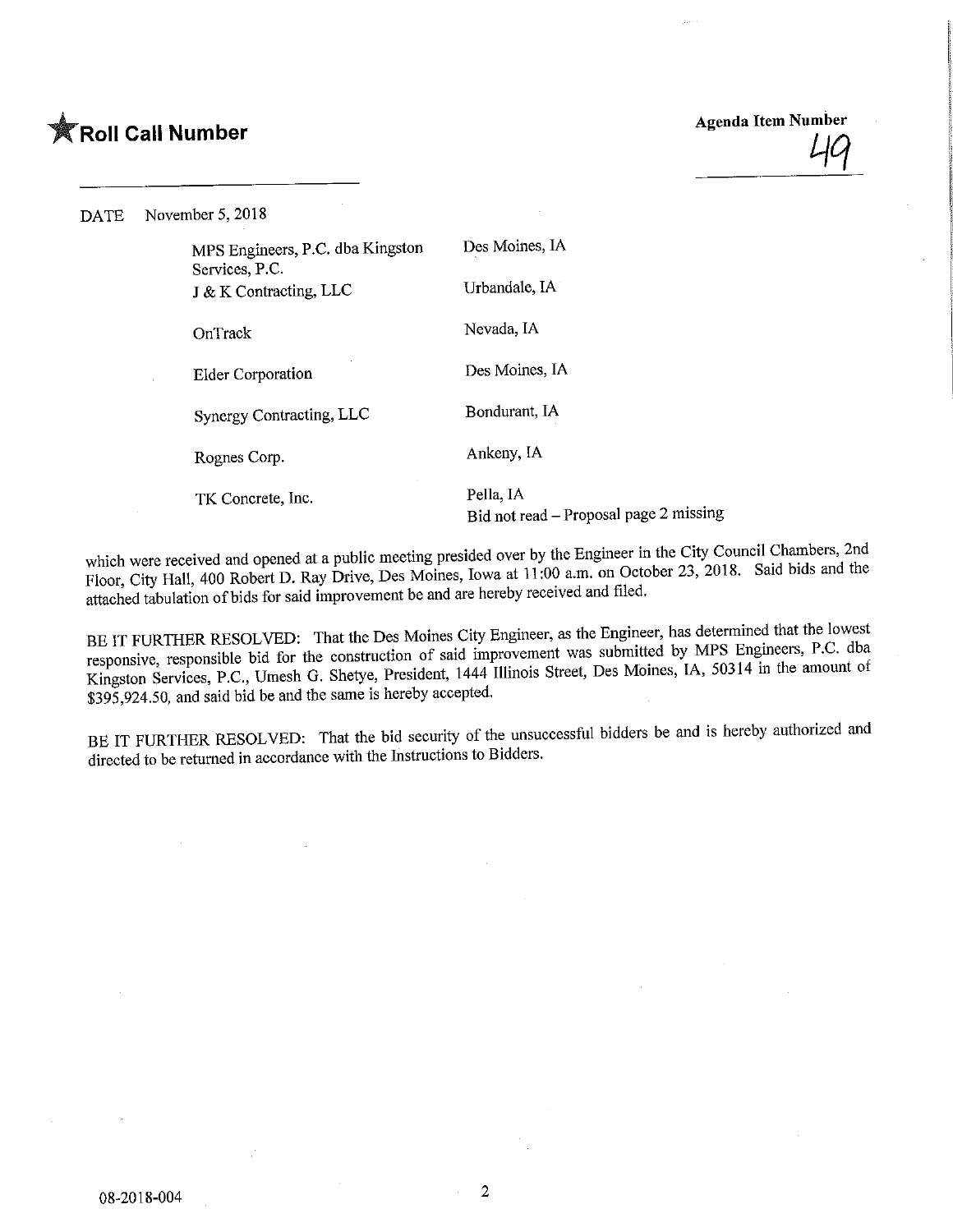

DATE November 5, 2018

BE IT FURTHER RESOLVED: That the Engineer is hereby directed to secure execution by the lowest responsible, responsive Bidder and its surety of the contract documents in the form heretofore approved by this Council; that t Engineer is directed to thereafter present said contract documents to this Council for approval and authorization to the Mayor to sign; and that no contract shall be deemed to exist between the City of Des Moines and said Bidder until said ayor to sign; and that no contract shall be deemed to exist between the change  $\alpha$  and speculed by the Mayor and ntract has been executed by the Bidder, and shall have been approved by this Council and executed by  $\frac{1}{2}$ attested to by the City Clerk.

BE IT FURTHER RESOLVED: That the City Council hereby authorizes the necessary road closures for the Project.

Moved by \_\_\_\_\_\_ City Council Communication Number  $\frac{18.538}{8}$  attached.) to adopt. FORM APPROVED: FUNDS AVAILABLE  $\bigcup \frac{1}{2} \bigwedge$ 7<del>17 / W</del>A Kathleen Vanderpool Deputy City Attorney ODEIT L. Fagen<br>Nee Meines Finance Dir  $\log$  Moines  $\epsilon$  matrix  $\epsilon$  =  $\epsilon$ 

Funding Source: 2018-2019 CIP, Page Storm - 4, City-wide Storm Water Utility Projects, SM057, Storm Water<br>Utility Funds, Being: Anticipated \$164,765 in IDNR Clean Water Act Section 319 EPA Grants funds, \$75,000 U.S.  $\bullet$ Utility Funds, Being; Anticipated  $\frac{1}{2}$ 164,765 in IDNR Clean Water Act Section 319 EPA Grants funding  $\frac{1}{2}$ 6000 of construction sosts Dept. of Agriculture, Iowa Department Agricultural Land Stewardship Grant funding, (50% of construction construction construction construction construction construction construction construction construction construction c \$75,000 maximum); and the remaining \$156,159.50 Storm Water Utility Funds

| <b>COUNCIL ACTION</b> | <b>YEAS</b> | <b>NAYS</b> | <b>PASS</b> | <b>ABSENT</b>   |
|-----------------------|-------------|-------------|-------------|-----------------|
| <b>COWNIE</b>         |             |             |             |                 |
| <b>BOESEN</b>         |             |             |             |                 |
| <b>COLEMAN</b>        |             |             |             |                 |
| <b>GATTO</b>          |             |             |             |                 |
| <b>GRAY</b>           |             |             |             |                 |
| <b>MANDELBAUM</b>     |             |             |             |                 |
| WESTERGAARD           |             |             |             |                 |
| <b>TOTAL</b>          |             |             |             |                 |
| <b>MOTION CARRIED</b> |             |             |             | <b>APPROVED</b> |
|                       |             |             |             | Mayor           |

I, Diane Rauh, City Clerk of said City Council, hereby<br>certify that at a meeting of the City Council, held on the certify that at a meeting of the City  $\sim$  $\mu$ ove date, among other proceedings the above  $\mu$ adopted.

 $\frac{1}{100}$  WITHEREOF, I have the set of  $\frac{1}{1000}$  written and affixed my seal the day and year first above written.

City Clerk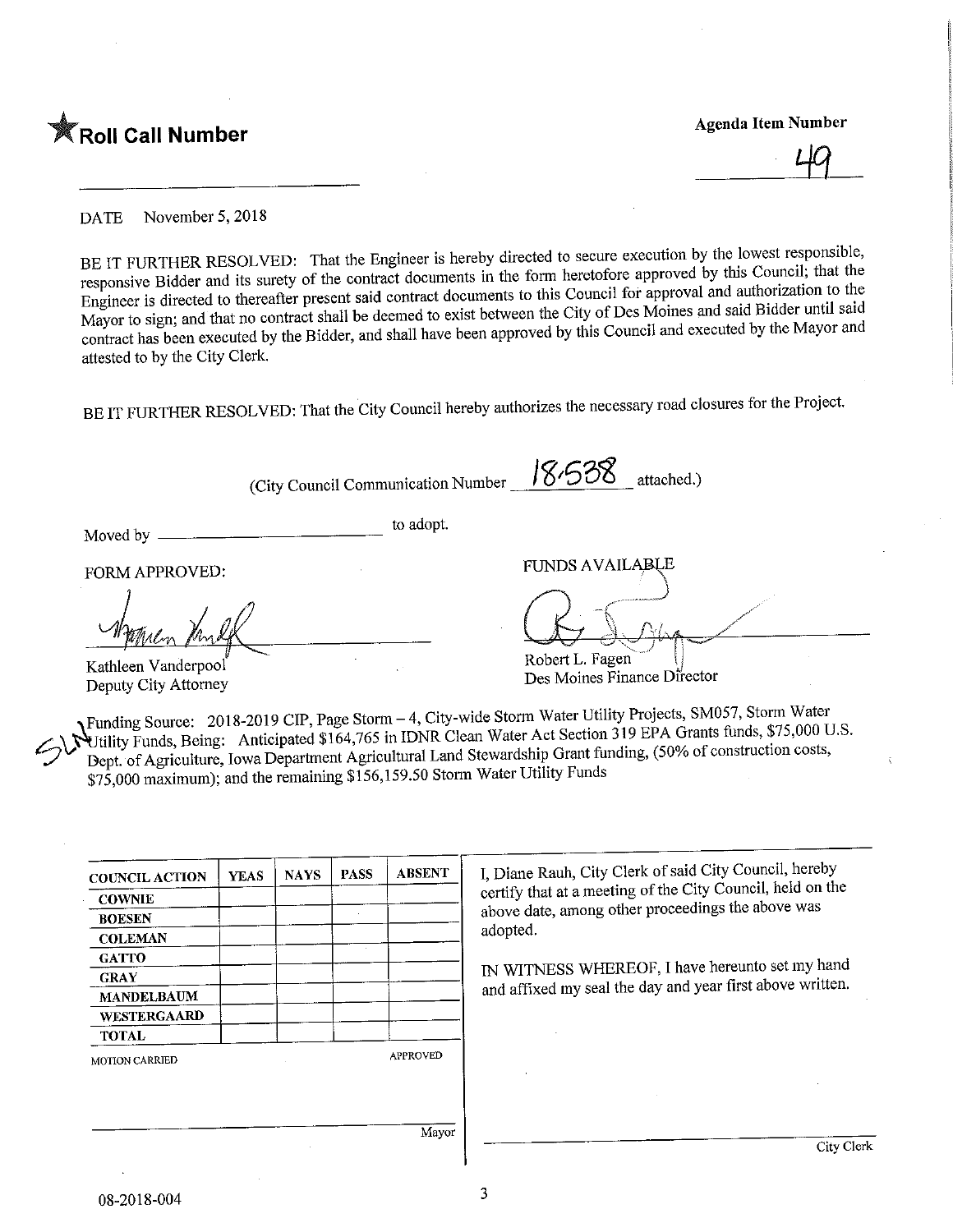## DEPARTMENT OF ENGINEERINGCITY OF DES M01NES. IOWA

S DEPT AG PROJ NO.: Urban17WQ!-008

TABULATED SY: B. Rydberg

APPROVED BY  $\beta \Omega$ 

hvod T BID DATE: 10/23/18

CHECKED BY:

## CONTRACTOR'S BID TABULATION

TLAND AT E. 34TH STREET AND S.E. 14TH STREET BIOSWALES

| RUJEUT, FUUR WILL URLER WETENNOAME. OM H<br>-ESTIMATE-- |                                                   |                  |              |               | <b>BID PRICE</b> |              | <b>BID PRICE</b> |               | <b>BID PRICE</b> |              | <b>BID PRICE</b> |                           |
|---------------------------------------------------------|---------------------------------------------------|------------------|--------------|---------------|------------------|--------------|------------------|---------------|------------------|--------------|------------------|---------------------------|
|                                                         |                                                   |                  | <b>UNIT</b>  |               | UNIT             |              | <b>UNIT</b>      |               | <b>UNIT</b>      |              | UNIT             |                           |
| <b>ITEM</b>                                             | <b>DESCRIPTION</b>                                | QUANTITY         | <b>PRICE</b> | <b>AMOUNT</b> | PRICE            | AMOUNT       | <b>PRICE</b>     | <b>AMOUNT</b> | <b>PRICE</b>     | AMOUNT       | <b>PRICE</b>     | <b>AMOUNT</b>             |
| $\mathbf{1}$                                            | CLEARING AND GRUBBING                             | 2.10 ACRE        | \$2,500.00   | \$5,250.00    | \$4,650.00       | \$9,765.00   | \$5,000.00       | \$10,500.00   | \$5,150.00       | \$10,815.00  | \$8,700.00       | \$18,270.00               |
| $\overline{2}$                                          | EXCAVATION, CLASS 10                              | 7370.00 CY       | \$15.00      | \$110,550.00  | \$15.00          | \$110,550.00 | \$10.00          | \$73,700.00   | \$20.00          | \$147,400.00 | \$18.00          | \$132,660.00              |
| 3                                                       | ON-SITE TOPSOIL                                   | 1685.00 CY       | \$10.00      | \$16,850.00   | \$12.00          | \$20,220.00  | \$30.00          | \$50,550.00   | \$20.00          | \$33,700.00  | \$19.00          | \$32,015.00               |
| Δ                                                       | AGGREGATE SUBBASE, ASTM D-57                      | 66.00 CY         | \$65.00      | \$4,290.00    | \$64.00          | \$4,224.00   | \$70.00          | \$4,620.00    | \$75.00          | \$4,950.00   | \$70.00          | \$4,620.00                |
| 5                                                       | CHOKER AGGREGATED, ASTM NO. 8                     | 17.00 CY         | \$80.00      | \$1,360.00    | \$86,00          | \$1,462.00   | \$90.00          | \$1,530.00    | \$115.00         | \$1,955,00   | \$180.00         | \$3,060.00<br>\$1,410.00  |
| 6                                                       | HARDWOOD MULCH                                    | 30,00 CY         | \$90.00      | \$2,700.00    | \$45.00          | \$1,350.00   | \$20.00          | \$600.00      | \$110.00         | \$3,300,00   | \$47.00          |                           |
| $\overline{7}$                                          | MODIFIED SOIL                                     | 120.00 °CY       | \$50.00      | \$6,000,00    | \$65.00          | \$7,800,00   | \$100.00         | \$12,000,00   | \$150.00         | \$18,000.00  | \$68,00          | \$8,160.00                |
| 8                                                       | SANITARY SEWER, GRAVITY MAIN (DIP), TRENCHED, 6"  | 50.00 LF         | \$250.00     | \$12,500.00   | \$312.00         | \$15,600.00  | \$85,00          | \$4,250.00    | \$180.00         | \$9,000,00   | \$183.00         | \$9,150.00                |
| 9                                                       | STORM SEWER, TRENCHED, TRENCHED, RCP, 18"         | 38.00 LF         | \$80.00      | \$3,040.00    | \$84.00          | \$3,192.00   | \$95.00          | \$3,610.00    | \$120.00         | \$4,560.00   | \$82,00          | \$3,116.00                |
| 10                                                      | PIPE APRON, 6"                                    | 1.00 EACH        | \$1,500.00   | \$1,500.00    | \$700.00         | \$700.00     | \$1,000.00       | \$1,000.00    | \$500.00         | \$500,00     | \$500.00         | \$500.00                  |
|                                                         | PIPE APRON, 18"                                   | 2.00 EACH        | \$3,000.00   | \$6,000.00    | \$2,150.00       | \$4,300.00   | \$1,500.00       | \$3,000.00    | \$1,800.00       | \$3,600,00   | \$1,550.00       | \$3,100.00                |
| 11                                                      | PIPE APRON GUARD, 6"                              | <b>1.00 EACH</b> | \$750.00     | \$750,00      | \$750.00         | \$750.00     | \$200.00         | \$200.00      | \$250.00         | \$250.00     | \$270.00         | \$270.00                  |
| 12                                                      | PIPE APRON GUARD, 18"                             | 2.00 EACH        | \$1,000.00   | \$2,000.00    | \$1,000.00       | \$2,000.00   | \$1,500.00       | \$3,000.00    | \$1,000.00       | \$2,000.00   | \$1,550.00       | \$3,100.00                |
| 13                                                      | SUBDRAIN RISER, 6 IN., AS PER PLAN                | 5.00 EACH        | \$2,000.00   | \$10,000.00   | \$1,785.00       | \$8,925.00   | \$725.00         | \$3,625.00    | \$1,500,00       | \$7,500.00   | \$550.00         | \$2,750.00                |
| 14                                                      | SUBDRAIN, PVC, STANDARD, NON-PERFERATED, 6 IN.    | 450,00 LF        | \$25.00      | \$11,250,00   | \$21.00          | \$9,450.00   | \$20,00          | \$9,000.00    | \$29.00          | \$13,050.00  | \$42,00          | \$18,900.00               |
| 15                                                      | SUBDRAIN, PVC, STANDARD, PERFERATED, 6 IN.        | 370.00 LF        | \$25.00      | \$9,250.00    | \$21.00          | \$7,770.00   | \$15.00          | \$5,550.00    | \$30.00          | \$11,100.00  | \$36.00          | \$13,320.00               |
| 16                                                      |                                                   | 5.00 EACH        | \$250.00     | \$1,250.00    | \$350.00         | \$1,750.00   | \$200.00         | \$1,000.00    | \$500.00         | \$2,500.00   | \$540.00         | \$2,700.00                |
| 17<br>18                                                | SUBDRAIN OUTLET<br>VALVE, GATE, DIP, 6 IN.        | 5,00 EACH        | \$2,000.00   | \$10,000.00   | \$1,650.00       | \$8,250.00   | \$2,000.00       | \$10,000.00   | \$2,100.00       | \$10,500.00  | \$1,500.00       | \$7,500.00                |
| 19                                                      | REMOVAL OF PAVED DRIVEWAY                         | 66.00 SY         | \$15.00      | \$990.00      | \$12.00          | \$792.00     | \$50.00          | \$3,300,00    | \$30.00          | \$1,980.00   | \$70.00          | \$4,620.00                |
| 20                                                      | DRIVEWAY P.C. CONCRETE, 7 IN.                     | 66.00 SY         | \$80.00      | \$5,280.00    | \$56.00          | \$3,696.00   | \$140.00         | \$9,240.00    | \$90.00          | \$5,940.00   | \$85.00          | \$5,610.00                |
| 21                                                      | CONVENTIONAL SEEDING, NATIVE GRASS & FORBS        | 1,50 ACRE        | \$3,000.00   | \$4,500.00    | \$2,950.00       | \$4,425.00   | \$4,000.00       | \$6,000.00    | \$2,000,00       | \$3,000.00   | \$3,100.00       | \$4,650.00                |
| 22                                                      | CONVENTIONAL SEEDING, TYPE 1                      | 0.20 ACRE        | \$3,000.00   | \$600,00      | \$5,000.00       | \$1,000.00   | \$7,000.00       | \$1,400.00    | \$3,000.00       | \$600,00     | \$5,300.00       | \$1,060.00                |
| 23                                                      | CONVENTIONAL SEEDING, TYPE 2                      | 0.20 ACRE        | \$2,500.00   | \$500.00      | \$5,000.00       | \$1,000.00   | \$7,000.00       | \$1,400.00    | \$3,000.00       | \$600.00     | \$5,300.00       | \$1,060,00                |
| 24                                                      | CONVENTIONAL SEEDING, WETLAND                     | 0.60 ACRE        | \$4,000.00   | \$2,400.00    | \$3,450.00       | \$2,070.00   | \$5,000.00       | \$3,000.00    | \$3,000.00       | \$1,800.00   | \$3,600.00       | \$2,160.00                |
| 25                                                      | WETLAND PLANT PLUGS                               | 2000.00 EACH     | \$5.00       | \$10,000.00   | \$8,00           | \$16,000.00  | \$11,00          | \$22,000.00   | \$3.30           | \$6,600.00   | \$8.00           | \$16,000.00<br>\$4,200.00 |
| 26                                                      | SWPPP PREPARATION                                 | 1.00 LS          | \$5,000.00   | \$5,000.00    | \$2,200,00       | \$2,200.00   | \$5,000,00       | \$5,000.00    | \$1,000.00       | \$1,000.00   | \$4,200.00       | \$3,300.00                |
| 27                                                      | FILTER SOCKS, INSTALLED                           | 1650.00 LF       | \$4.00       | \$6,600.00    | \$1.25           | \$2,062.50   | \$2.00           | \$3,300.00    | \$2,30           | \$3,795.00   | \$2.00           | \$250.00                  |
| 28                                                      | FILTER SOCKS, REMOVAL                             | 1000,00 LF       | \$0,50       | \$500.00      | \$0.25           | \$250.00     | \$0.25           | \$250.00      | \$0,30           | \$300.00     | \$0.25           | \$1,000.00                |
| 29                                                      | TEMPORARY ROLLED EROSION CONTROL (RECP), TYPE 2.B | 1000.00 SY       | \$3.00       | \$3,000.00    | \$1.35           | \$1,350.00   | \$1.00           | \$1,000.00    | \$3.00           | \$3,000.00   | \$1,00           | \$5,760.00                |
| 30                                                      | TEMPORARY ROLLED EROSION CONTROL (RECP), TYPE 3.B | 2880,00 SY       | \$5,00       | \$14,400.00   | \$1.50           | \$4,320.00   | \$2.00           | \$5,760.00    | \$2,50           | \$7,200.00   | \$2.00           | \$1,700,00                |
| 31                                                      | RIPRAP, CLASS A REVETMENT                         | 17.00 TON        | \$100.00     | \$1,700.00    | \$112.00         | \$1,904.00   | \$95.00          | \$1,615.00    | \$95.00          | \$1,615.00   | \$100.00         | \$9,810.00                |
| 32 <sub>2</sub>                                         | RIPRAP, CLASS D REVETMENT                         | 109.00 TON       | \$100.00     | \$10,900.00   | \$88.00          | \$9,592,00   | \$100.00         | \$10,900.00   | \$95.00          | \$10,355.00  | \$90.00          | \$340.00                  |
| 33                                                      | SILT FENCE DITCH CHECK                            | 170.00 LF        | \$4.00       | \$680,00      | \$4,00           | \$680.00     | \$2,00           | \$340.00      | \$1.50           | \$255.00     | \$2.00           |                           |
| 34                                                      | TURF REIMFORCEMENT MAT (TRM), TYPE 3              | 33.00 SQ         | \$100.00     | \$3,300,00    | \$120.00         | \$3,960.00   | \$150.00         | \$4,950.00    | \$65.00          | \$2,145.00   | \$126.00         | \$4,158.00                |
| 35                                                      | CONSTRUCTION SURVEY                               | 1.00 LS          | \$8,000.00   | \$8,000.00    | \$10,165.00      | \$10,165,00  | \$16,640.00      | \$16,640.00   | \$8,000.00       | \$8,000.00   | \$17,500.00      | \$17,500.00               |
|                                                         | <b>MOBILIZATION</b>                               | 1.00 LS          | \$11,610.00  | \$11,610,00   | \$32,000.00      | \$32,000.00  | \$20,295.00      | \$20,295.00   | \$35,000.00      | \$35,000.00  | \$62,461.00      | \$62,461.00               |
| 36<br>37                                                | CONCRETE DRY FILTER BOX                           | 14.00 EACH       | \$2,500.00   | \$35,000.00   | \$2,000.00       | \$28,000.00  | \$3,000.00       | \$42,000.00   | \$2,000.00       | \$28,000.00  | \$4,500,00       | \$63,000.00               |
|                                                         | CURB AND GUTTER REMOVAL                           | 14.00 EACH       | \$2,000.00   | \$28,000,00   | \$1,200.00       | \$16,800.00  | \$450,00         | \$6,300,00    | \$1,200.00       | \$16,800.00  | \$440.00         | \$6,160.00                |
| 38<br>39                                                | DITCH/CHANNEL SHAPING                             | 1.00 LS          | \$5,000.00   | \$5,000.00    | \$9,800,00       | \$9,800,00   | \$7,000.00       | \$7,000.00    | \$12,000.00      | \$12,000.00  | \$19,000.00      | \$19,000.00               |
|                                                         | INLINE WATER LEVEL CONTROL STRUCTURE              | 1.00 LS          | \$7,000.00   | \$7,000,00    | \$7,000.00       | \$7,000.00   | \$15,000.00      | \$15,000.00   | \$6,750.00       | \$6,750,00   | \$6,800.00       | \$6,800.00                |
| 40                                                      | PERFORATEED RISER OUTLET STRUCTURE                | 1.00 LS          | \$5,000.00   | \$5,000,00    | \$5,000,00       | \$5,000.00   | \$3,000.00       | \$3,000.00    | \$4,650.00       | \$4,650.00   | \$4,600.00       | \$4,600.00                |
| 41                                                      | SPECIAL CURB                                      | 10.00 EACH       | \$750.00     | \$7,500,00    | \$900,00         | \$9,000.00   | \$3,000.00       | \$30,000.00   | \$3,000.00       | \$30,000.00  | \$1,000.00       | \$10,000.00               |
| 42<br>43                                                | TRAFFIC CONTROL                                   | 1.00 LS          | \$8,000.00   | \$8,000.00    | \$4,800,00       | \$4,800.00   | \$8,000.00       | \$8,000.00    | \$10,000.00      | \$10,000.00  | \$5,200.00       | \$5,200,00                |
|                                                         |                                                   |                  |              |               |                  |              |                  |               |                  | \$486,065.00 |                  | \$525,000.00              |
|                                                         | TOTAL CONSTRUCTION COST                           |                  |              | \$400,000.00  |                  | \$395,924.50 |                  | \$425,425.00  |                  | +21.52%      |                  | $+31,25%$                 |
|                                                         | PERCENT OF ENGINEER'S ESTIMATE                    |                  |              |               |                  | $-1.02%$     |                  | +6.36%        |                  |              |                  |                           |
|                                                         |                                                   |                  |              |               |                  | Low          |                  |               |                  |              |                  |                           |

oa Kingston Services, P.C.|<br>| Des Moines, IA

Urbandale, IA<br>CONTRACTOR **BID SECURITY** Bid Bond \$48,000

J & K Contracting

Nevada, IA Nevada, 1A**BID SECURITY** 10% Bid Bond

On Track Construction

Des Moines, 1A<br>CONTRACTOR ID SECURITY 10% Bid Bond

Elder Corporation

CONTRACTOR **BID SECURITY** 10% Bid Bond